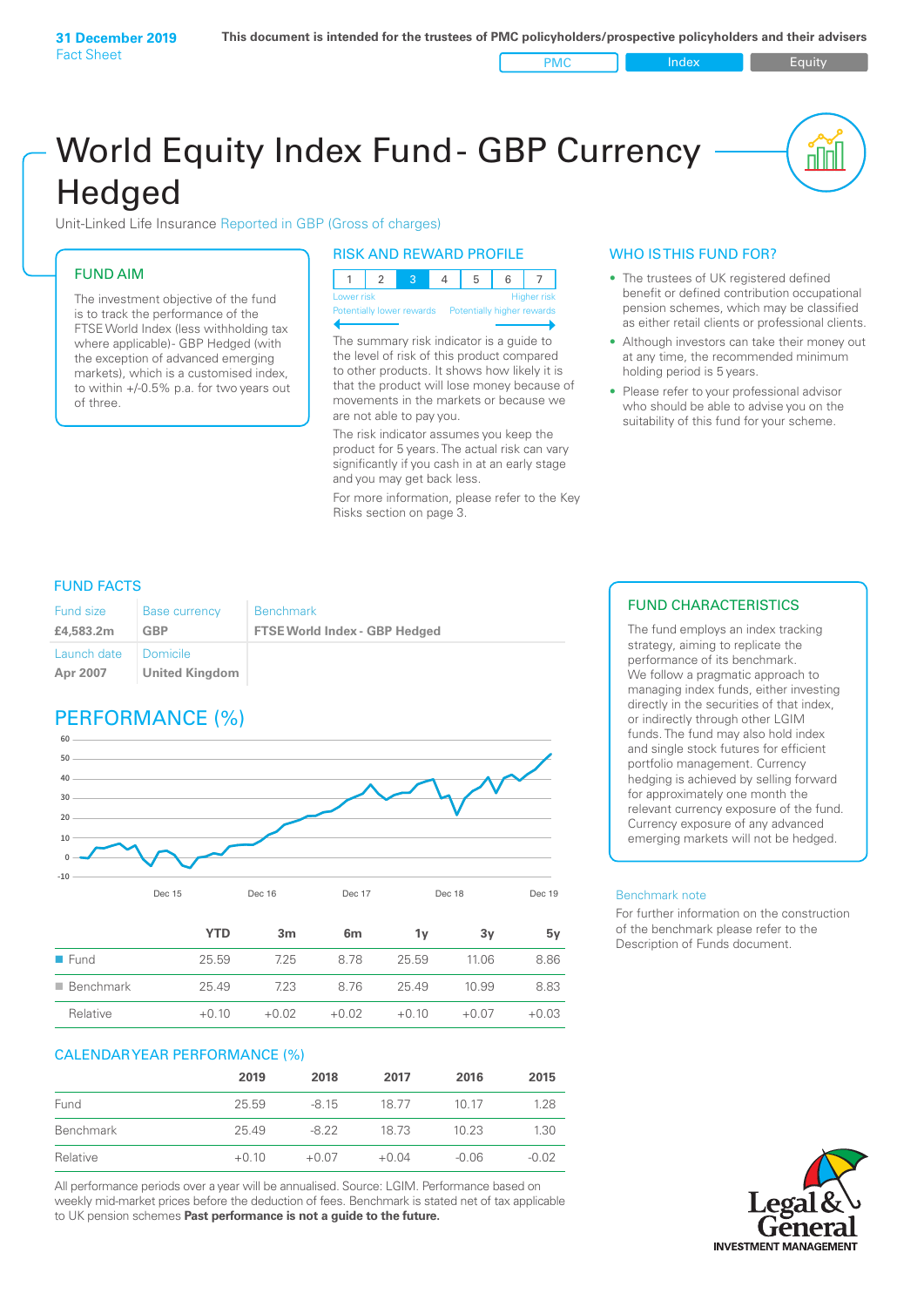# World Equity Index Fund - GBP Currency Hedged

Unit-Linked Life Insurance Reported in GBP (Gross of charges)

# PORTFOLIO BREAKDOWN

All data source LGIM unless otherwise stated. Totals may not sum due to rounding. In order to minimise transaction costs, the Fund will not always own all the assets that constitute the index and on occasion it will own assets that are not in the index.



# SECTOR (%)

| $\blacksquare$ Financials  | 20.5 |
|----------------------------|------|
| <b>Technology</b>          | 17.3 |
| Industrials                | 13.3 |
| $\blacksquare$ Health Care | 11.7 |
| Consumer Goods             | 11.1 |
| ■ Consumer Services        | 111  |
| $\Box$ Oil & Gas           | 5.0  |
| <b>Basic Materials</b>     | 4 N  |
| $\blacksquare$ Utilities   | 3.3  |
| $\Box$ Other               | 27   |
|                            |      |



# MARKET CAPITALISATION (%) TOP 10 HOLDINGS (%)

| $\blacksquare$ Large     | 81.8 |
|--------------------------|------|
| $\blacksquare$ Mid       | 182  |
| $\blacksquare$ Undefined | 0.0  |

■ Top 10 holdings 12.7% Rest of portfolio 87.3% No. of holdings in fund 2,752 No. of holdings in index 2,582

| Apple Inc                | 28             |
|--------------------------|----------------|
| Microsoft Corp           | 25             |
| Amazon.Com Inc           | 16             |
| Facebook                 | 1 <sub>0</sub> |
| JPMorgan Chase & Co      | 0.9            |
| Alphabet CI C            | 09             |
| Alphabet CI A            | 0.8            |
| Johnson & Johnson        | 0 S            |
| Visa Inc Class A         | 0.7            |
| Procter & Gamble Company |                |
|                          |                |

# COUNTRY (%)

|   | <b>United States</b> | 58.7 |  |
|---|----------------------|------|--|
|   | Japan                | 8.3  |  |
| 4 | United Kingdom       | 5.4  |  |
|   | France               | 3.4  |  |
|   | Canada               | 2.9  |  |
| Œ | Switzerland          | 2.9  |  |
|   | Germany              | 2.7  |  |
|   | Australia            | 2.3  |  |
|   | Korea                | 1.5  |  |
|   | Other                | 11.8 |  |
|   |                      |      |  |



comprises 25 fund managers, supported by two analysts. Management oversight is provided by the Global Head of Index Funds. The team has average industry experience of 15 years, of which seven years has been at LGIM, and is focused on achieving the equally important objectives of close tracking and maximising returns.